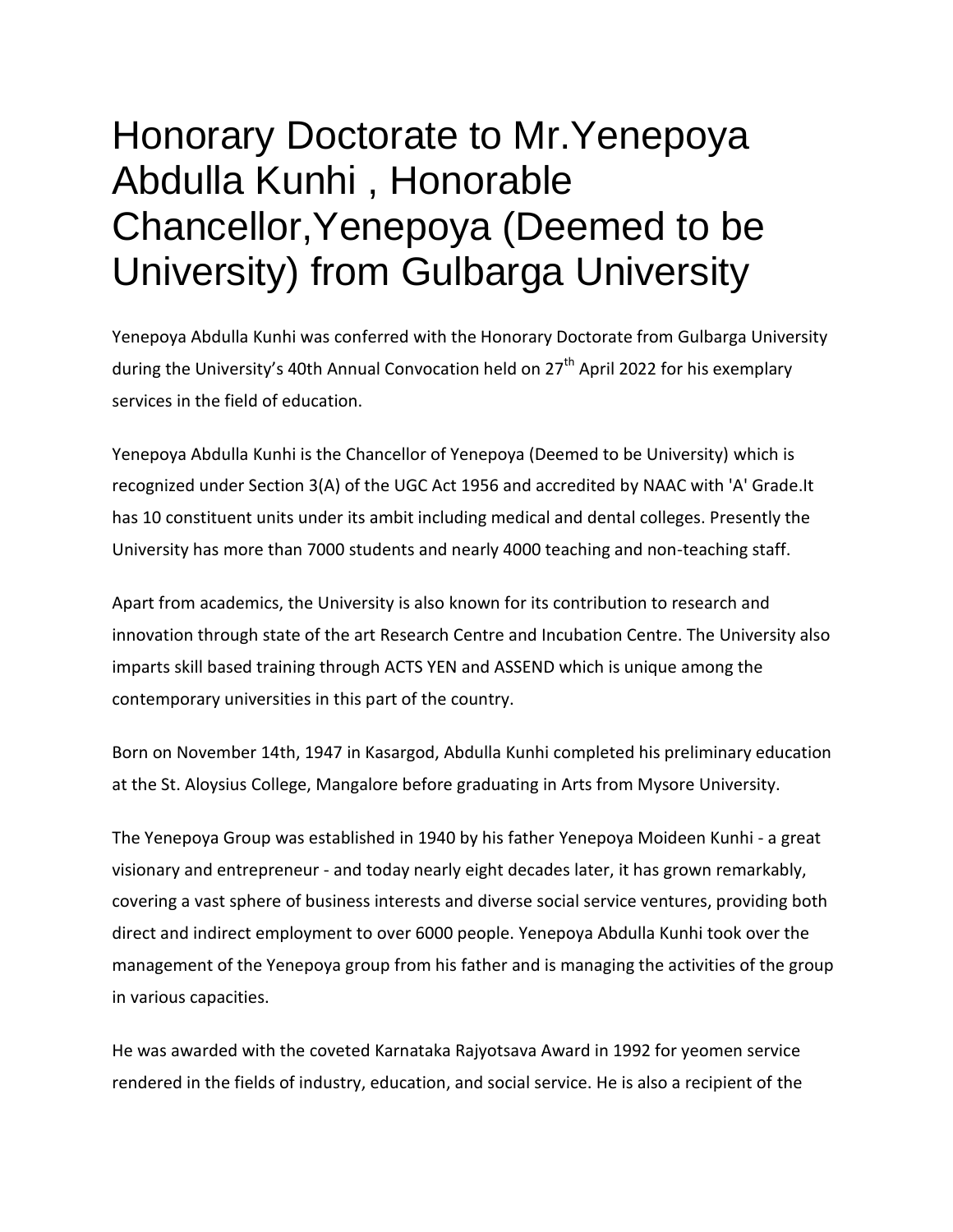Outstanding Manager Award in the year 2006 from The Mangalore Management Association. He has received New Year Award in 2008 which was organized jointly by The Academy of General Education, Manipal, The Rotary Club of Udupi, Manipal and The Syndicate Bank, Manipal. He was awarded with the Eminent Aloysian Alumni Award at the Aloysian Conclave organized by the Rector and Management of the College in association with Aloysian Partners International and Alumni Association .

Service of the masses has always remained a priority with the Yenepoya Group, which has not forgotten its social responsibilities as a corporate citizen inspite of its overwhelming success and overbearing responsibilities in other terrains. The group offers scholarships, freeships, financial benefits to the needy and less fortunate sections of the community for education purposes, rehabilitation of orphans and disabled, conducting marriages etc. The 1250 bedded University teaching hospital provides health care services free of cost to the poor and deprived sections of the society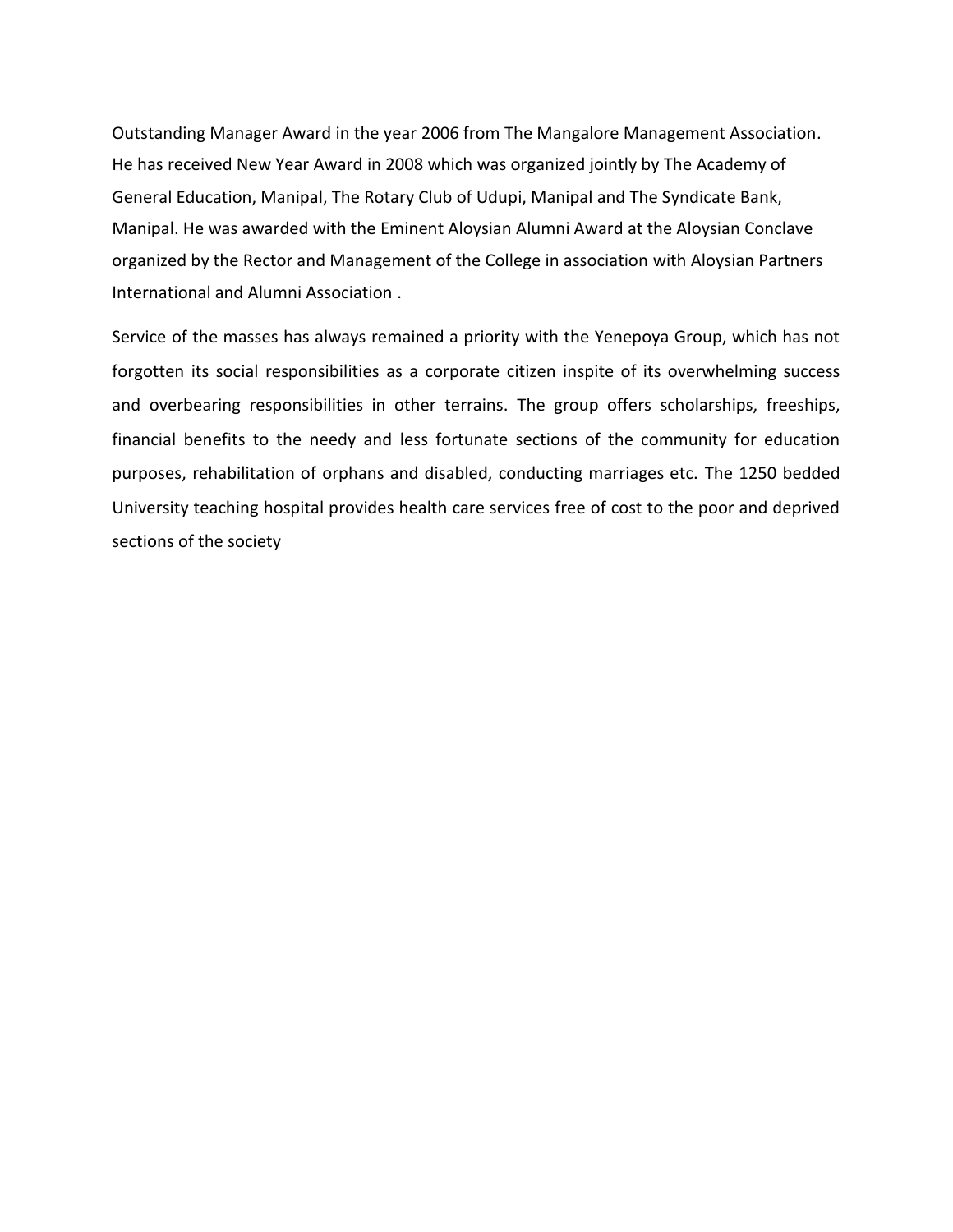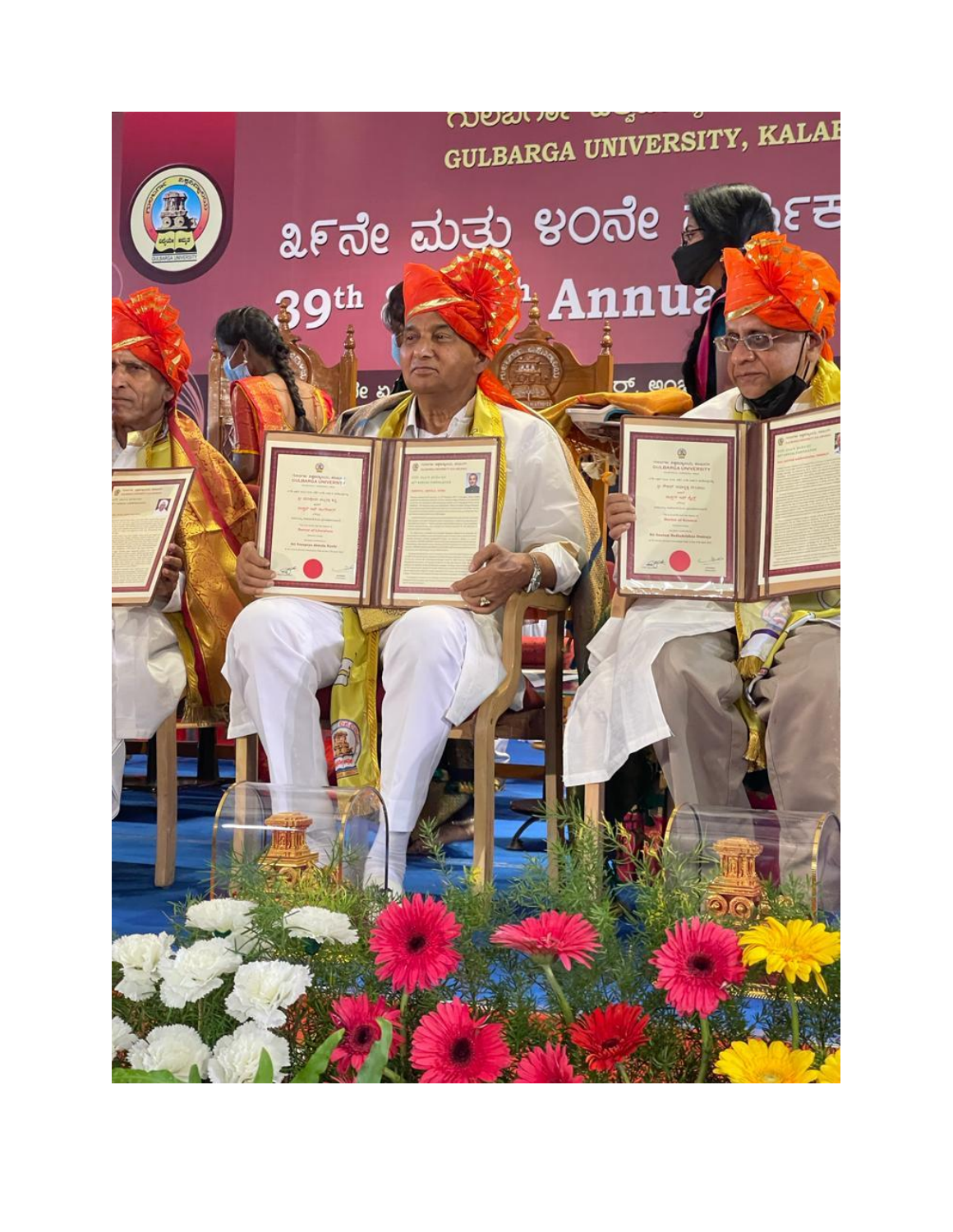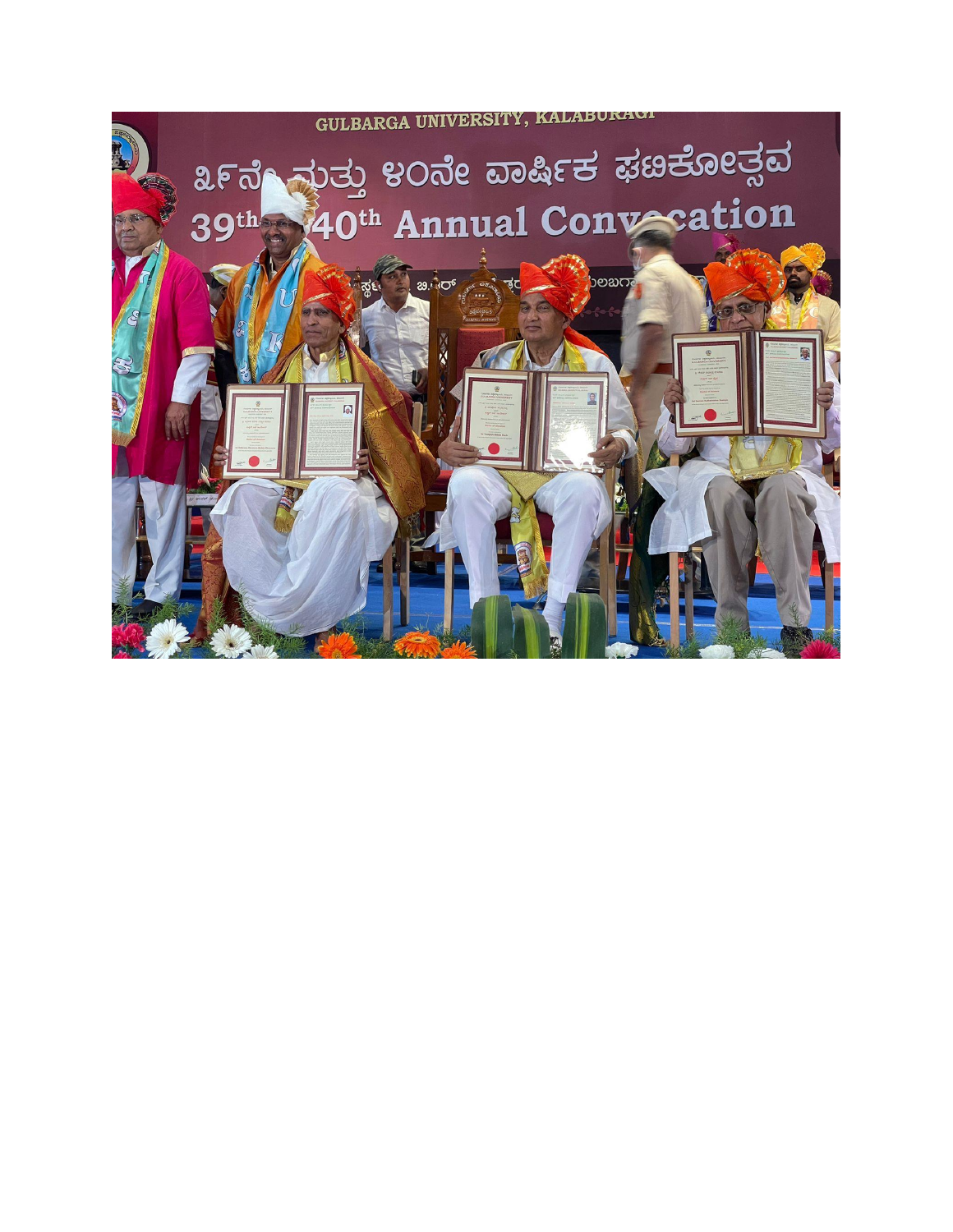